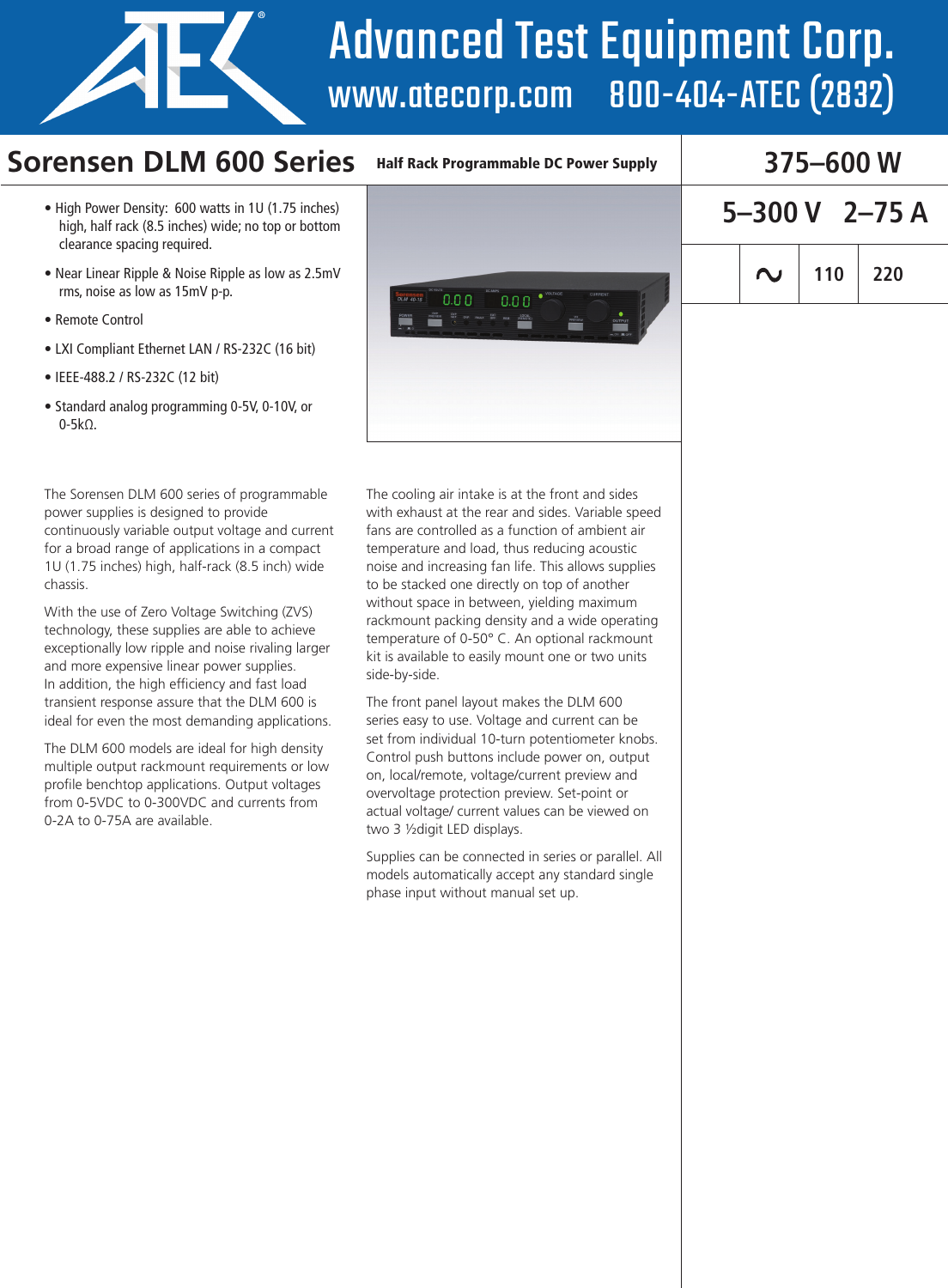## **DLM 600 Series : Product Specifications**

| Common                         |                                                                                                                                                                                                                                                                                                                                                                  |  |  |  |  |  |
|--------------------------------|------------------------------------------------------------------------------------------------------------------------------------------------------------------------------------------------------------------------------------------------------------------------------------------------------------------------------------------------------------------|--|--|--|--|--|
| <b>Remote Sense</b>            | The maximum load line drop is up to the full voltage rating of the supply. The drop in the load leads subtracts from the maximum<br>voltage available for the load except as follows: maximum rated voltage is available at the load and voltage regulation<br>specifications apply for line drops of<1V on DLM5-75 and DLM8-75, <2V for all other DLM600 models |  |  |  |  |  |
| <b>Remote Programming</b>      | Voltage, current (0-100%) and OVP (5-110%) of full scale can be programmed by selectable 0-5VDC, 0-10VDC, or 0-5k $\Omega$                                                                                                                                                                                                                                       |  |  |  |  |  |
| <b>Remote Monitoring</b>       | Voltage or current can be monitored with user selectable ranges, scaled to 0-5 VDC or 0-10 VDC                                                                                                                                                                                                                                                                   |  |  |  |  |  |
| <b>Operational Features</b>    | Master/slave parallel operation, up to 4 units of the same model can be connected in parallel, with active current sharing control.<br>Series operation, multiple units of the same model can be connected in series, limited by 300Vpk between either output terminal<br>and chassis.                                                                           |  |  |  |  |  |
| Software                       | IVI-COM, LabVIEW® or LabWindow®/CVI driver for Ethernet and IEEE-488.2                                                                                                                                                                                                                                                                                           |  |  |  |  |  |
| <b>Regulatory Compliance</b>   | <b>CE Compliant:</b><br>• Low Voltage Directive (73/23/EEC) using EN 61010-1, and<br>• EMC Directive (89/336/EEC) using EN 61326 Certified to<br>UL 61010-1, CSA C22.2 No. 61010.1 and IEC/EN 61010-1                                                                                                                                                            |  |  |  |  |  |
| <b>Input</b>                   |                                                                                                                                                                                                                                                                                                                                                                  |  |  |  |  |  |
| Voltage and Frequency          | 90-132 VAC or 180-264 VAC max, auto ranging, 47-63 Hz, single phase, 2-wire plus ground                                                                                                                                                                                                                                                                          |  |  |  |  |  |
| Current                        | 11A maximum at 115VAC, 6A maximum at 230 VAC                                                                                                                                                                                                                                                                                                                     |  |  |  |  |  |
| Connector                      | IEC 320 with detachable line cord                                                                                                                                                                                                                                                                                                                                |  |  |  |  |  |
| Power Factor                   | 0.6, typical at full load; dependent on the impedance of the AC input.                                                                                                                                                                                                                                                                                           |  |  |  |  |  |
| <b>Output</b>                  |                                                                                                                                                                                                                                                                                                                                                                  |  |  |  |  |  |
| Line Regulation                | Voltage: $0.005\%$ of V max + 2 mV<br>Current: $0.01\%$ of I max + 2 mA<br>See table for input voltage variation over the AC input voltage range, with constant rated load.                                                                                                                                                                                      |  |  |  |  |  |
| <b>Load Regulation</b>         | Voltage: $0.005\%$ of V max + 2 mV<br>Current: $0.02\%$ of I max + 5 mA<br>See table For 0-100% load variation, with constant nominal line voltage                                                                                                                                                                                                               |  |  |  |  |  |
| <b>Transient Response</b>      | 500 us to steady-state output voltage (within 0.1% of Vmax) for 50-100% or 100-50% load change                                                                                                                                                                                                                                                                   |  |  |  |  |  |
| <b>Stability</b>               | ±0.05% of maximum voltage or current over 8 hours after 30 minute warm-up time at fixed line, load and temperature                                                                                                                                                                                                                                               |  |  |  |  |  |
| Efficiency                     | 84% typical at maximum output power; 82% typical for DLM 5-75 and DLM 8-75                                                                                                                                                                                                                                                                                       |  |  |  |  |  |
| <b>Temperature Coefficient</b> | 0.02%/°C of maximum output voltage, 0.03%/°C of maximum output current. Change in output per °C change in ambient<br>temperature, with constant line and load.                                                                                                                                                                                                   |  |  |  |  |  |
| <b>Environmental</b>           |                                                                                                                                                                                                                                                                                                                                                                  |  |  |  |  |  |
| <b>Operating Temperature</b>   | 0°C to 50°C (no derating)                                                                                                                                                                                                                                                                                                                                        |  |  |  |  |  |
| <b>Storage Temperature</b>     | -40 $^{\circ}$ C to 65 $^{\circ}$ C                                                                                                                                                                                                                                                                                                                              |  |  |  |  |  |
| Cooling                        | Internal variable speed fans with over temperature protection. Air intake is from the front and sides with exhaust at rear and<br>sides for maximum rackmount packing density.                                                                                                                                                                                   |  |  |  |  |  |
| Physical                       |                                                                                                                                                                                                                                                                                                                                                                  |  |  |  |  |  |
| <b>Dimensions</b>              | Width: 8.5" (216 mm)<br>Height: 1U or 1.75" (44 mm)<br>Depth: 17" (432 mm) Option M6 depth 20" (508 mm)                                                                                                                                                                                                                                                          |  |  |  |  |  |
| Weight                         | 9.7 lbs. (4.4 kg)                                                                                                                                                                                                                                                                                                                                                |  |  |  |  |  |
| <b>Shipping Weight</b>         | 12.7 lbs. (5.8 kg)                                                                                                                                                                                                                                                                                                                                               |  |  |  |  |  |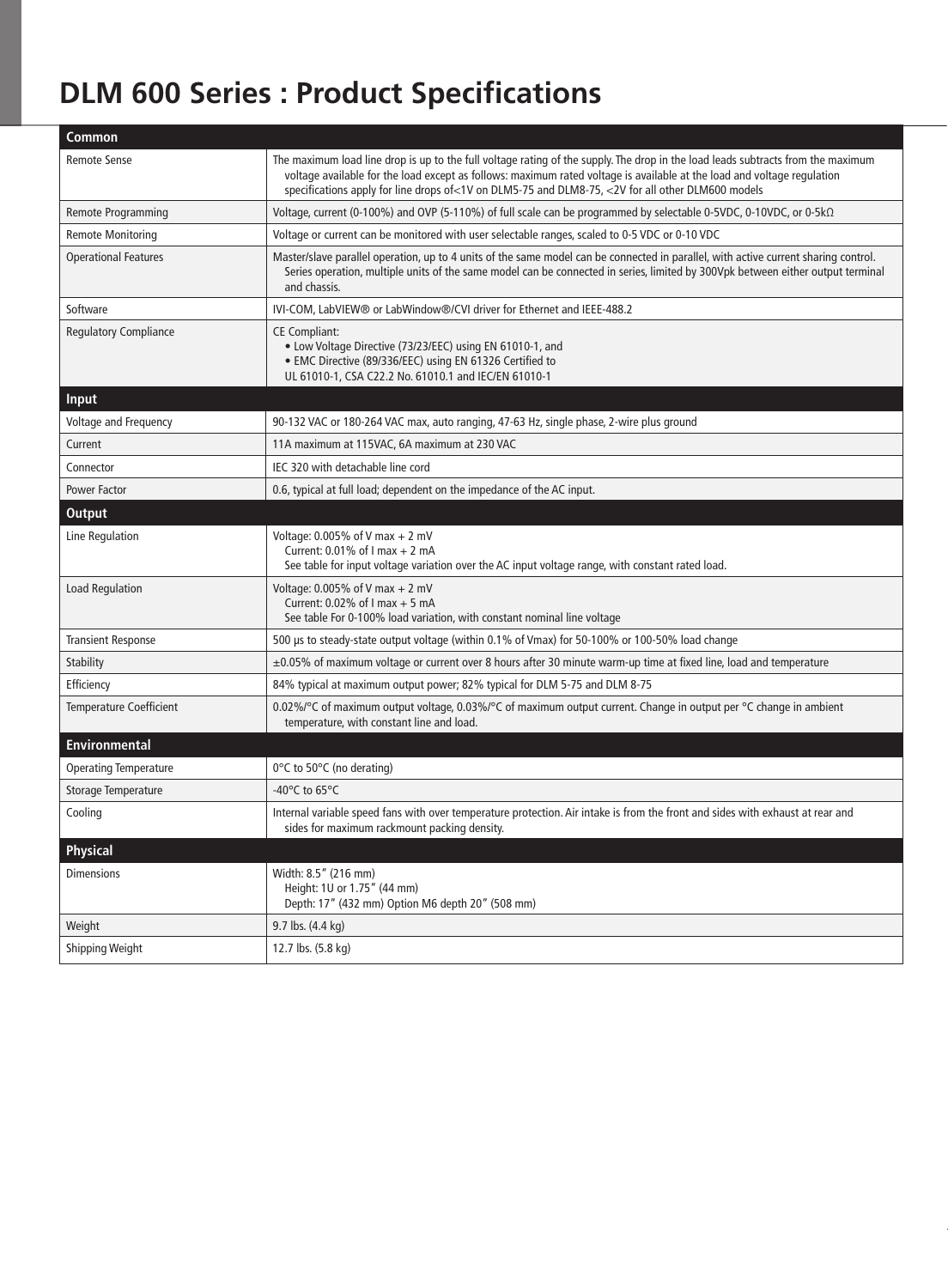### **DLM 600 Series : Product Specifications**

#### **375–600 W**

|                                   | <b>Output Ratings</b>        |                             |                                           |                         | <b>Line Regulation</b>       |                                             |                         |                                         | <b>Load Regulation</b> |                                              |                                                         |  |
|-----------------------------------|------------------------------|-----------------------------|-------------------------------------------|-------------------------|------------------------------|---------------------------------------------|-------------------------|-----------------------------------------|------------------------|----------------------------------------------|---------------------------------------------------------|--|
| <b>Model</b>                      | <b>Voltage</b><br>(VDC)      | Current<br>(ADC)            |                                           | <b>Power</b><br>(Watts) |                              | <b>Voltage (0.005%</b><br>of $Vmax + 2$ mV) |                         | Current (0.01% of<br>$Imax + 2$ mA)     |                        | <b>Voltage (0.005%</b><br>of $V$ max + 2 mV) | <b>Current (0.02% of</b><br>$Imax + 5$ mA)              |  |
| <b>DLM 5-75</b>                   | $0 - 5$                      | $0 - 75$                    | 375                                       |                         | $2.25$ mV                    |                                             | 9.5 <sub>mA</sub>       |                                         |                        | $2.25$ mV                                    | 20 mA                                                   |  |
| <b>DLM 8-75</b>                   | $0 - 8$                      | $0 - 75$                    | 600                                       |                         |                              | $2.4$ mV                                    | 9.5 <sub>mA</sub>       |                                         | $2.4$ mV               |                                              | 20 mA                                                   |  |
| <b>DLM 10-60</b>                  | $0 - 10$                     | $0 - 60$                    | 600                                       |                         |                              | $2.5$ mV                                    |                         | 8 mA                                    |                        | $2.5$ mV                                     | 17 <sub>mA</sub>                                        |  |
| <b>DLM 20-30</b>                  | $0 - 20$                     | $0 - 30$                    | 600                                       |                         |                              | 3 mV                                        |                         | 5 <sub>mA</sub>                         |                        | 3 mV                                         | $11 \text{ mA}$                                         |  |
| <b>DLM 40-15</b>                  | $0 - 40$                     | $0 - 15$                    | 600                                       |                         |                              | 4 mV                                        |                         | 3.5 <sub>mA</sub>                       |                        | 4 mV                                         | 8 mA                                                    |  |
| DLM 60-10                         | $0 - 60$                     | $0 - 10$                    | 600                                       |                         | 5 mV                         |                                             |                         | 3 <sub>m</sub> A                        |                        | 5 mV                                         | 7 <sub>mA</sub>                                         |  |
| DLM 80-7.5                        | $0 - 80$                     | $0 - 7.5$                   | 600                                       |                         |                              | 6 mV                                        |                         | $2.75 \text{ mA}$                       |                        | 6 mV                                         | $6.5 \text{ mA}$                                        |  |
| <b>DLM 150-4</b>                  | $0 - 150$                    | $0 - 4$                     | 600                                       |                         |                              | $9.5$ mV                                    |                         | 2.4 <sub>mA</sub>                       |                        | $9.5$ mV                                     | 5.8 mA                                                  |  |
| <b>DLM 300-2</b>                  | $0 - 300$                    | $0 - 2$                     | 600                                       |                         | $17 \text{ mV}$              |                                             |                         | $2.2 \text{ mA}$                        |                        | 17 mV                                        | 5.4 mA                                                  |  |
| Programming Accuracy <sup>‡</sup> |                              |                             |                                           |                         |                              |                                             | <b>Display Accuracy</b> |                                         |                        |                                              |                                                         |  |
|                                   |                              | Ethernet (M130/M131)        |                                           | <b>GPIB (M9G/M85)</b>   |                              |                                             |                         |                                         |                        |                                              |                                                         |  |
| <b>Model</b>                      | <b>Voltage</b><br>$(0.1%$ of | <b>Current</b><br>(0.25% of | <b>Power</b><br>$(0.5\% \text{ of } 1.1)$ |                         | <b>Voltage</b><br>$(0.2%$ of | <b>Current</b>                              | $(0.5%$ of              | <b>OVP</b><br>$(1.0\% \text{ of } 1.1)$ |                        | Voltage<br>$(0.5%$ of                        | <b>Current</b><br>$\overline{(1.0\% \text{ of } Imax)}$ |  |
|                                   | VMax)                        | IMax)                       | x Vmax)                                   |                         | VMax)                        | IMax)                                       |                         | x Vmax)                                 |                        | <b>Vmax</b><br>$+1$ count)                   | $+1$ count)                                             |  |
| <b>DLM 5-75</b>                   | 5 mV                         | 188 mA                      | 44 mV                                     | 16 mV                   |                              | 375 mA                                      |                         | 55 mV                                   |                        | 35 mV                                        | 850 mA                                                  |  |
| <b>DLM 8-75</b>                   | 8 mV                         | 188 mA                      | 44 mV                                     |                         | 16 mV                        | 375 mA                                      |                         | 88 mV                                   |                        | 50 mV                                        | 850 mA                                                  |  |
| <b>DLM 10-60</b>                  | $10 \text{ mV}$              | 150 mA                      | 55 mV                                     | $20 \text{ mV}$         |                              | 300 mA                                      |                         | 110 mV                                  |                        | 60 mV                                        | 700 mA                                                  |  |
| <b>DLM 20-30</b>                  | $20 \text{ mV}$              | 75 mA                       | 110 mV                                    | 40 mV                   |                              | 150 mA                                      |                         | 220 mV                                  |                        | 200 mV                                       | 400 mA                                                  |  |
| DLM 40-15                         | 40 mV                        | 38 mA                       | 220 mV                                    | 80 mV                   |                              | 75 mA                                       |                         | 440 mV                                  |                        | 300 mV                                       | 260 mA                                                  |  |
| <b>DLM 60-10</b>                  | 60 mV                        | $25 \text{ mA}$             | 330 mV                                    |                         | 120 mV                       | 50 mA                                       |                         | 660 mV                                  |                        | 400 mV                                       | 210 mA                                                  |  |
| DLM 80-7.5                        | 80 mV                        | 19 <sub>mA</sub>            | 440 mV                                    |                         | 160 mV                       | 38 mA                                       |                         | 880 mV                                  |                        | 500 mV                                       | 85 mA                                                   |  |
| <b>DLM 150-4</b>                  | 150 mV                       | 10 mA                       | 825 mV                                    |                         | 300 mV                       | 20 mA                                       |                         | 1.65V                                   |                        | 850 mV                                       | 50 mA                                                   |  |
| <b>DLM 300-2</b>                  | 300 mV                       | 5 <sub>mA</sub>             | 1.65V                                     | 600 mV                  |                              | 10 mA                                       |                         | 3.3V                                    |                        | 2.5V                                         | 30 mA                                                   |  |

‡ Readback accuracy is the same as programming accuracy for all parameters except GPIB Voltage readback which is 0.25% of VMax

|                  | <b>Ripple and Noise, Voltage Mode</b> |                           | <b>OVP</b>                                    |                                 | <b>Stability</b>                       | <b>Temperature Coefficient</b>              | <b>Maximum</b>                              |                                          |
|------------------|---------------------------------------|---------------------------|-----------------------------------------------|---------------------------------|----------------------------------------|---------------------------------------------|---------------------------------------------|------------------------------------------|
| <b>Model</b>     | <b>Ripple</b><br>$(rms)*$             | <b>Noise</b><br>$(p-p)^*$ | Adjustment<br>Range<br>(5% - 110% of<br>Vmax) | Voltage<br>$(0.05%$ of<br>Vmax) | <b>Current</b><br>$(0.05%$ of<br>lmax) | <b>Voltage</b><br>$(0.02\%/°C)$<br>of Vmax) | <b>Current</b><br>$(0.03\%/°C)$<br>of Imax) | <b>Total Remote</b><br><b>Sense Drop</b> |
| <b>DLM 5-75</b>  | 5 mV                                  | 30 mV                     | $0.25 - 5.5V$                                 | $2.5$ mV                        | 37.5 mA                                | 1 mV/ $\degree$ C                           | 22.5 mA/ $\degree$ C                        | 1 <sub>V</sub>                           |
| <b>DLM 8-75</b>  | 5 mV                                  | 30 mV                     | $0.4 - 8.8 V$                                 | 4 mV                            | 37.5 mA                                | $1.6$ mV/ $\degree$ C                       | 22.5 $mA$ <sup>o</sup> $C$                  | 1 <sub>V</sub>                           |
| <b>DLM 10-60</b> | 5 mV                                  | $30 \text{ mV}$           | $0.5 - 11V$                                   | 5 mV                            | 30 mA                                  | $2$ mV/ $\degree$ C                         | 18 mA/ $\degree$ C                          | 2 V                                      |
| <b>DLM 20-30</b> | $2.5$ mV                              | $15$ mV                   | $1-22V$                                       | $10 \text{ mV}$                 | 15 <sub>m</sub> A                      | 4 mV/ $\degree$ C                           | $9 \text{ mA}$ <sup>o</sup> C               | 2V                                       |
| <b>DLM 40-15</b> | $2.5$ mV                              | $15 \text{ mV}$           | $2 - 44V$                                     | $20 \text{ mV}$                 | 7.5 <sub>mA</sub>                      | 8 mV/°C                                     | 4.5 mA/ $\degree$ C                         | 2V                                       |
| <b>DLM 60-10</b> | $2.5$ mV                              | $20 \text{ mV}$           | $3-66V$                                       | 30 mV                           | 5 <sub>m</sub> A                       | 12 $mV$ <sup>o</sup> C                      | $3 \text{ mA}^{\circ}$ C                    | 2V                                       |
| DLM 80-7.5       | 4 mV                                  | $20 \text{ mV}$           | 4-88V                                         | 40 mV                           | 3.8 <sub>m</sub> A                     | $16 \text{ mV}$ <sup>o</sup> C              | 2.25 mA/ $\degree$ C                        | 2V                                       |
| <b>DLM 150-4</b> | 7 mV                                  | 40 mV                     | $7.5 - 165V$                                  | 75 mV                           | 2 <sub>m</sub> A                       | 30 mV/ $\degree$ C                          | 1.2 $mA$ <sup>o</sup> $C$                   | 2V                                       |
| <b>DLM 300-2</b> | $10 \text{ mV}$                       | 60 mV                     | 15-330 V                                      | 150 mV                          | 1 mA                                   | $60$ mV/ $\degree$ C                        | $0.6$ mA/ $\degree$ C                       | 2V                                       |

\* rms noise typical from 20 Hz to 20 MHz Specifications subject to change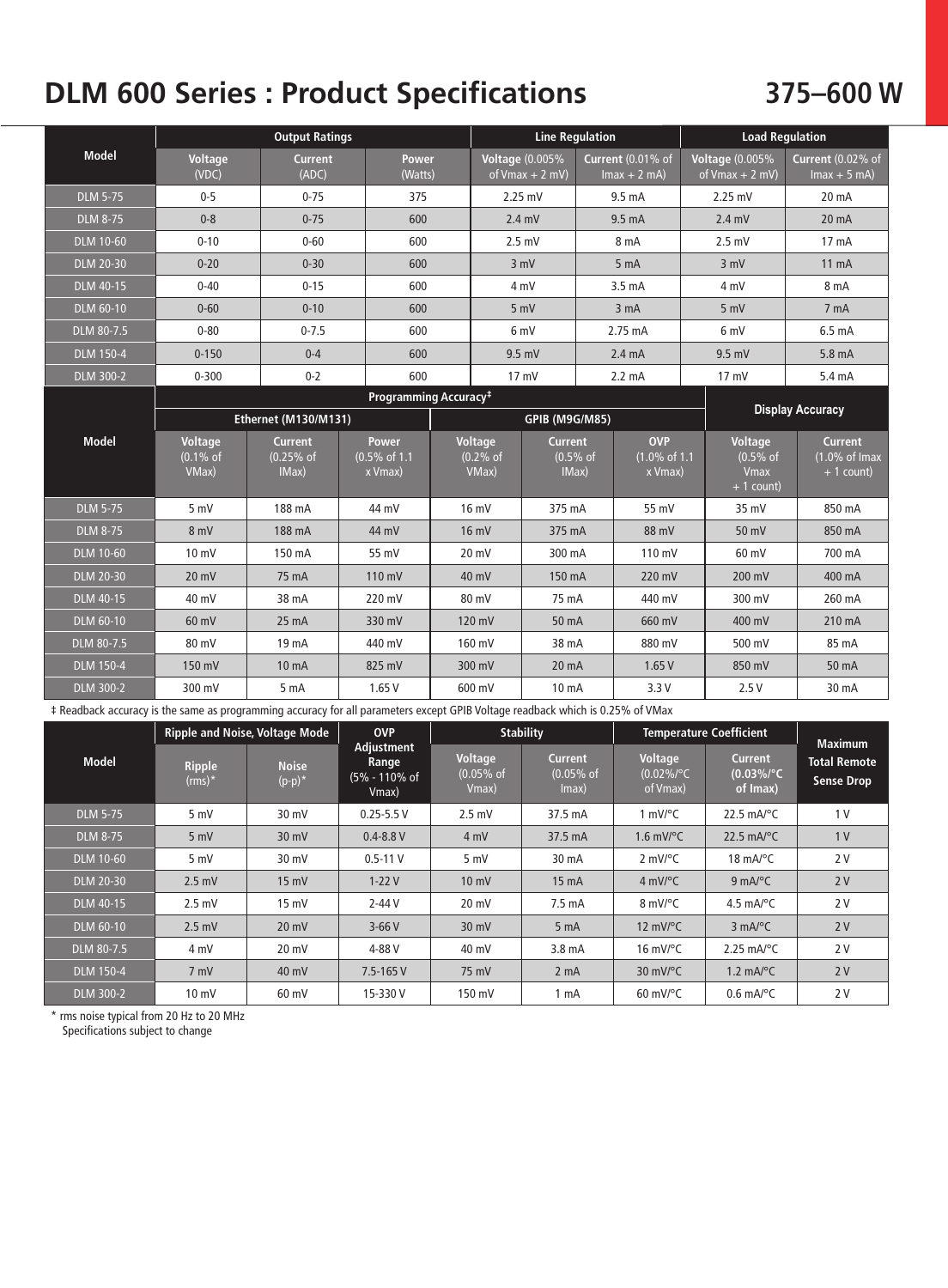#### **DLM 600 Series : Product Diagram**



Dimensions in inches (millimeters) \*80V, 150V and 300V models have two position terminal blocks for the output \*\*M6 Options 20" (508 MM).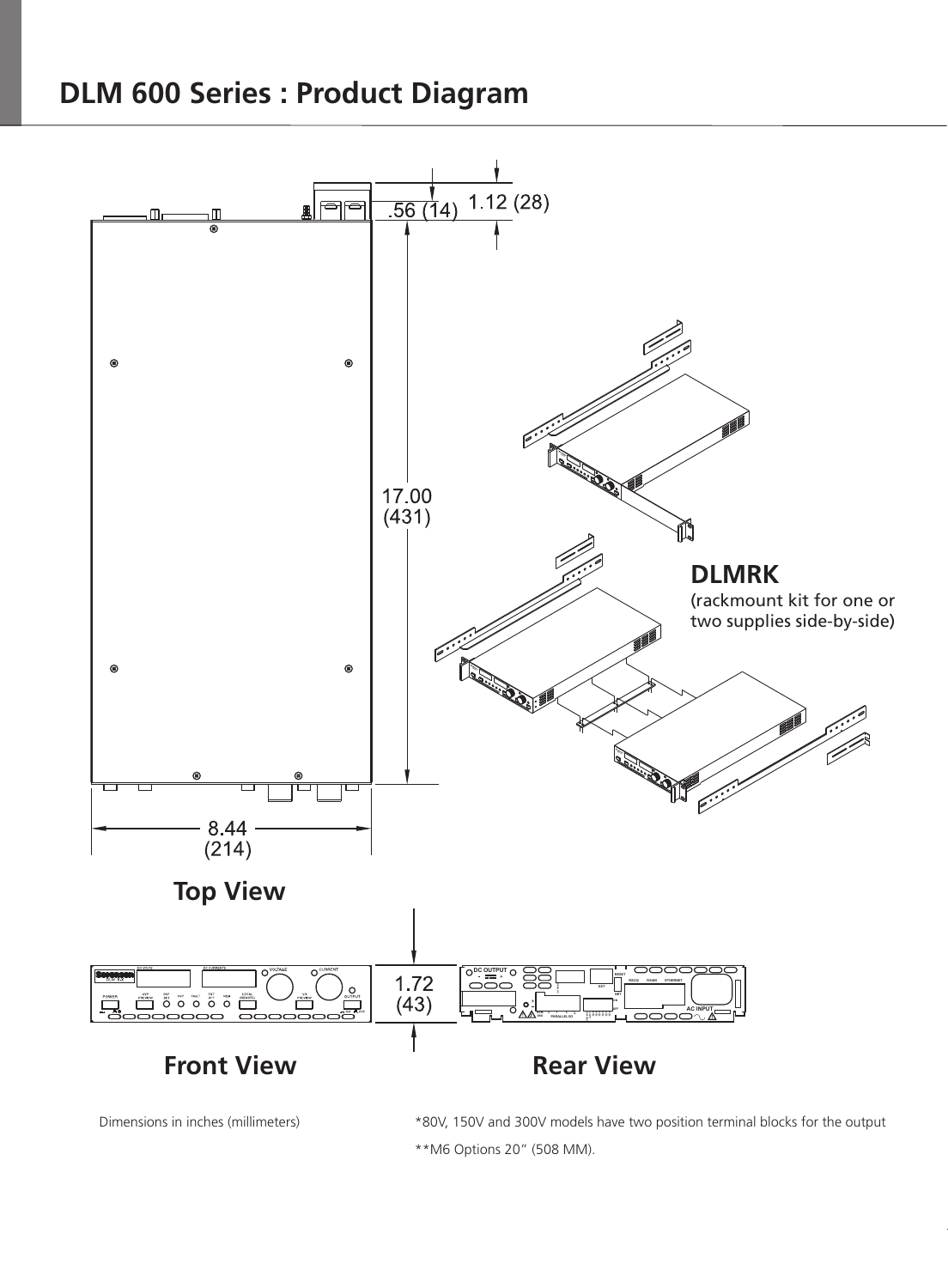#### **DLM 600 Series**

| <b>Model Number Description</b>                                                   |                                                                                                                                                                                                                                                                                                                       |                |  |  |  |  |
|-----------------------------------------------------------------------------------|-----------------------------------------------------------------------------------------------------------------------------------------------------------------------------------------------------------------------------------------------------------------------------------------------------------------------|----------------|--|--|--|--|
| DLM 40 - 15 (MXX)<br><b>Series</b><br><b>Options</b><br>Voltage<br><b>Current</b> |                                                                                                                                                                                                                                                                                                                       |                |  |  |  |  |
| <b>Voltage and Current Ranges</b>                                                 |                                                                                                                                                                                                                                                                                                                       |                |  |  |  |  |
| <b>Model</b>                                                                      | <b>Voltage</b>                                                                                                                                                                                                                                                                                                        | <b>Current</b> |  |  |  |  |
| <b>DLM 5-75</b>                                                                   | $0-5V$                                                                                                                                                                                                                                                                                                                | $0-75A$        |  |  |  |  |
| <b>DLM 8-75</b>                                                                   | $0-8V$                                                                                                                                                                                                                                                                                                                | $0-75A$        |  |  |  |  |
| DLM 10-60                                                                         | $0-10V$                                                                                                                                                                                                                                                                                                               | $0-60A$        |  |  |  |  |
| DLM 20-30                                                                         | $0-20V$                                                                                                                                                                                                                                                                                                               | $0-30A$        |  |  |  |  |
| DLM 40-15                                                                         | $0-40V$                                                                                                                                                                                                                                                                                                               | $0-15A$        |  |  |  |  |
| DLM 60-10                                                                         | $0-60V$                                                                                                                                                                                                                                                                                                               | $0-10A$        |  |  |  |  |
| DLM 80-7.5                                                                        | $0-80V$                                                                                                                                                                                                                                                                                                               | $0-7.5A$       |  |  |  |  |
| <b>DLM 150-4</b>                                                                  | $0-150V$                                                                                                                                                                                                                                                                                                              | $0-4A$         |  |  |  |  |
| DLM 300-2                                                                         | $0 - 300V$                                                                                                                                                                                                                                                                                                            | $0-2A$         |  |  |  |  |
| <b>Options and Accessories</b>                                                    |                                                                                                                                                                                                                                                                                                                       |                |  |  |  |  |
| M130                                                                              | Ethernet/LAN Option (16 bit)<br>• LXI Class C Compliant<br>• 10/100 base-T<br>• TCP/IP Protocol<br>• ICMP (Ping Server)<br>. Web Server: Direct control of power supply via standard web browser.<br>RS-232C Interface                                                                                                |                |  |  |  |  |
| M <sub>6</sub>                                                                    | Disconnect & Polarity reversal relays (10V to 300V models only. This option requires one of the following options: M9G, M85,<br>M130 or M131) Output disconnect and polarity reversal relays controlled via SCPI commands. An SPST relay is in line with<br>each output lead.                                         |                |  |  |  |  |
| M9G                                                                               | IEEE-488.2 and RS-232C Interfaces                                                                                                                                                                                                                                                                                     |                |  |  |  |  |
| M13                                                                               | Locking shafts (front panel potentiometers)                                                                                                                                                                                                                                                                           |                |  |  |  |  |
| <b>M51A</b>                                                                       | Optically Isolated Analog Programming and Monitoring. This isolation allows users to control power supplies not connected to a<br>common ground. In addition, in systems with high ambient noise or with large ground loop currents the control ground can be<br>isolated from the power ground eliminating problems. |                |  |  |  |  |
| M85                                                                               | Multichannel Slave Interface                                                                                                                                                                                                                                                                                          |                |  |  |  |  |
| M131                                                                              | Multichannel Slave Interface (16 bit) (M130 Master ONLY)                                                                                                                                                                                                                                                              |                |  |  |  |  |
| DLMP1                                                                             | Paralleling Cable; one cable per slave unit                                                                                                                                                                                                                                                                           |                |  |  |  |  |
| <b>DLMRK</b>                                                                      | Rackmount Kit for single DLM with filler panel and for two units mounted side-by-side                                                                                                                                                                                                                                 |                |  |  |  |  |